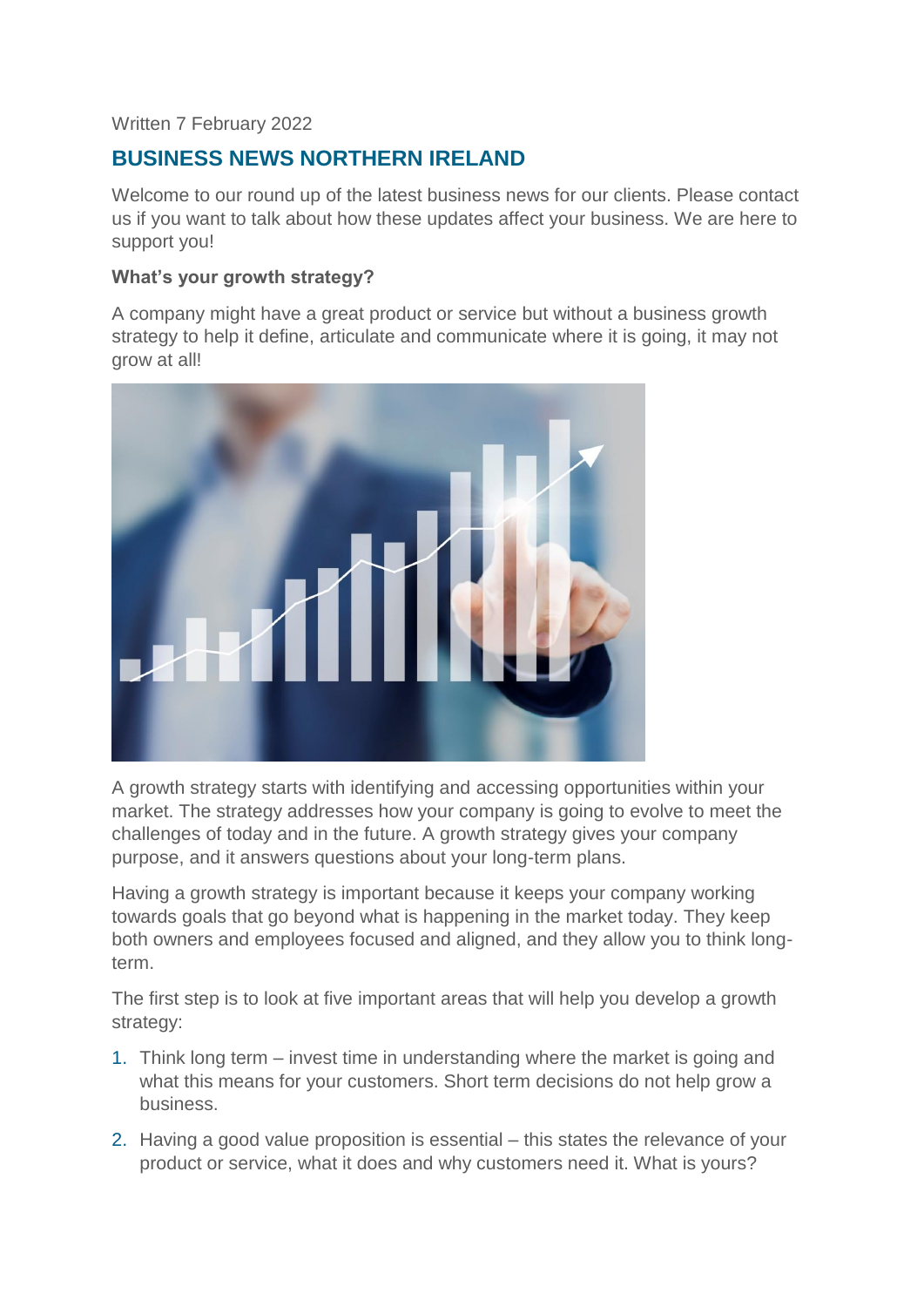- 3. Expanding your reach who is your target customer and what do you need to do to let them know you exist and that your product or service is relevant to them?
- 4. Growth means new people, systems and (maybe) different ways of doing things. Grow at a pace you can manage.
- 5. How will your marketing get your value proposition to relevant customers?

Once you have taken some time to write out your growth strategy and where you want your business to be in (say) 2 years, the next step is to work out your marketing plan.

A marketing plan is a business document outlining your marketing strategy and tactics. It is often focused on a specific period of time (i.e., over the next 12 months) and covers a variety of marketing-related details, such as costs, goals, and action steps. But like your business plan, a marketing plan is not a static document. This should outline:

- 1. How you are going to keep existing customers happy and returning to buy more often
- 2. What the goals are for getting new customers
- 3. The marketing methods you are going to use to achieve 1 and 2

Please talk to us about helping you formulate your expansion plans; we have considerable experience in helping our clients grow their businesses.

## **Businesses urged to 'scam-proof' their messages to public**

The National Cyber Security Centre (NCSC) has published new guidance for businesses on creating trustworthy customer text and telephone messages.

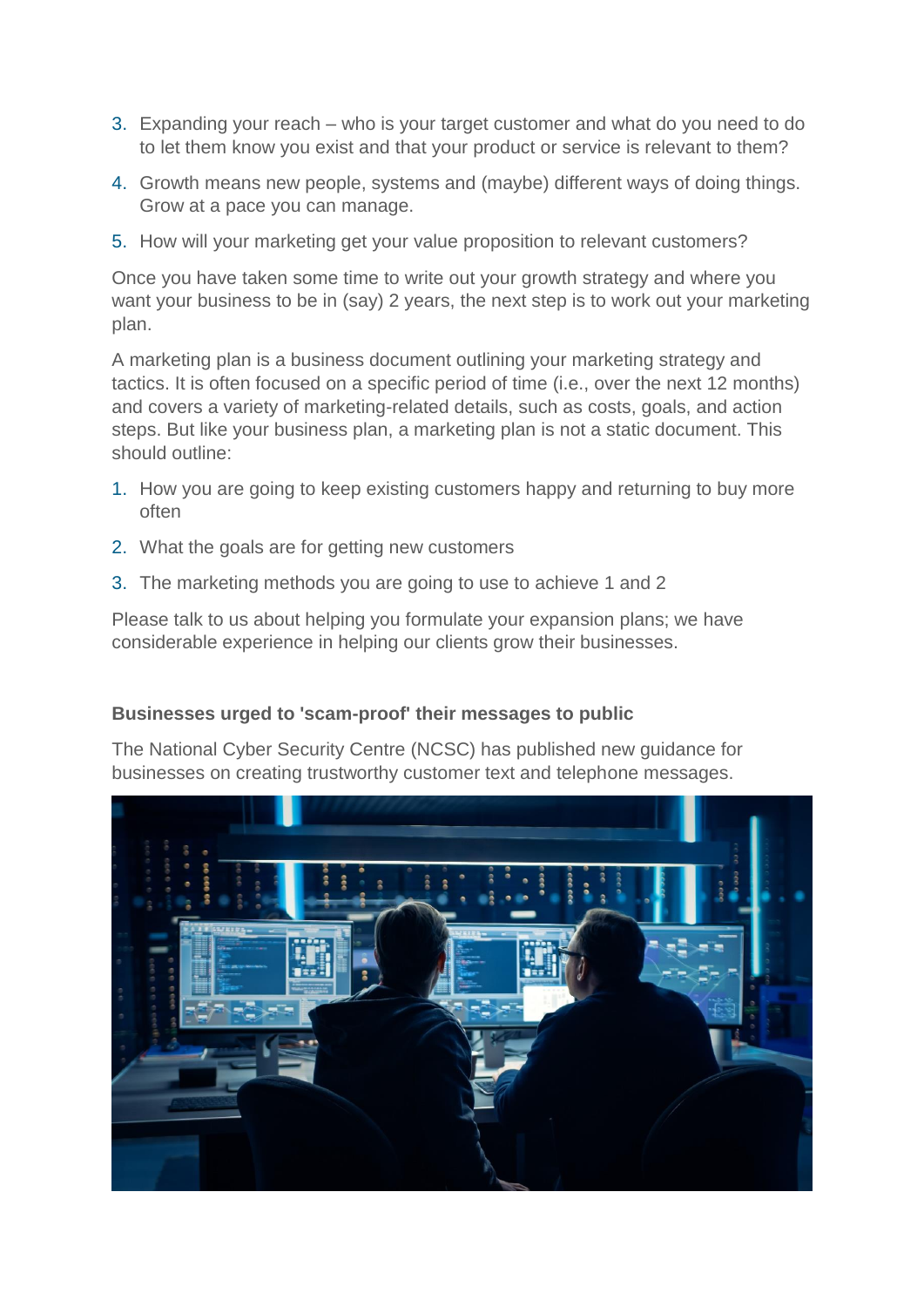The guidance follows a rise in text and call-based scams such as those involving fake parcel deliveries, the most prevalent type of 'smishing' text messages in 2021.

The guidance covers various aspects of secure customer communications including:

- issuing consistent and trustworthy SMS and telephone messages
- measures to make it harder for criminals to exploit telecoms channels
- providing a route for customers to independently verify communications and more

It includes recommended practices for putting services in place and offers nine tips for organisations to follow to create messages their customers can trust.

See: Business communications - [SMS and telephone best practice -](https://www.ncsc.gov.uk/guidance/business-communications-sms-and-telephone-best-practice) NCSC.GOV.UK

#### **Employers' PPE responsibilities extended to 'workers' from April 2022**

From April, employers will be obliged to provide personal protective equipment (PPE) to workers, as well as employees, who may be exposed to health and safety risks at work.

An amendment to the Personal Protective Equipment at Work Regulations 1992, will come into force on 6 April 2022.

Organisations will need to undertake a risk assessment to establish whether a worker requires PPE to carry out their work tasks. If they do, the employer will need to carry out a PPE suitability assessment and provide protective equipment or clothing to them free of charge, as they do for employees.

Organisations will also be responsible for the maintenance, storage and replacement of any PPE they provide, while workers will be responsible for reporting any loss or damage to their PPE.

See: [Personal protective equipment \(PPE\) at work \(hse.gov.uk\)](https://www.hse.gov.uk/ppe/index.htm)

#### **NCSC For Startups programme**

The National Cyber Security Centre (NCSC) is urging tech startups to join the fight against ransomware.

Companies with ideas to protect small businesses from ransomware are offered a chance to develop them further with leading cyber security experts.

The companies can apply to join [NCSC For Startups,](https://www.ncsc.gov.uk/section/ncsc-for-startups/overview) a programme in which they collaborate with experts to develop, adapt and test their products.

The programme was launched last year by the National Cyber Security Centre (NCSC) - a part of GCHQ - and the innovation company Plexal. The programme's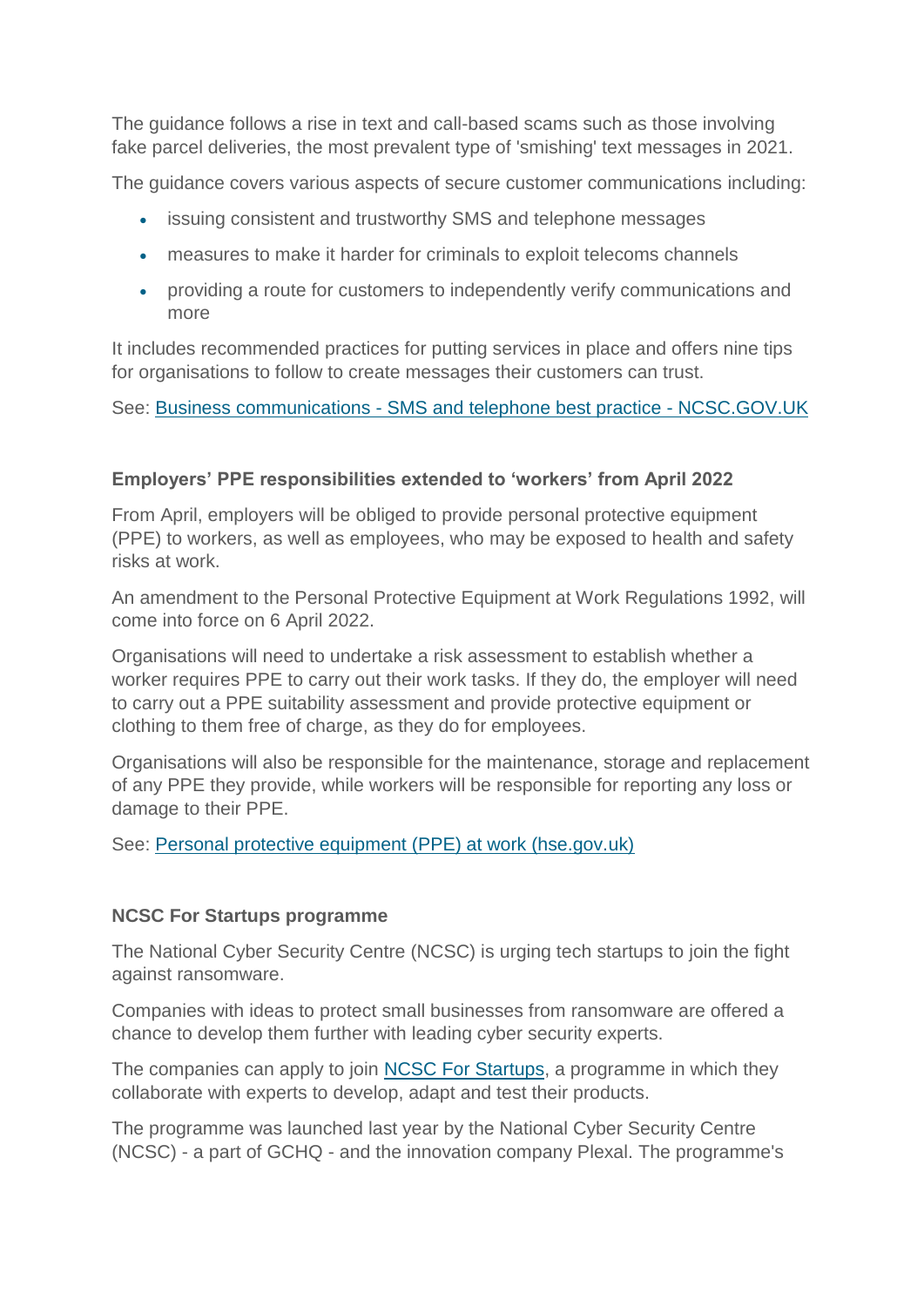aim is to bring together innovative startups with NCSC technical expertise to solve some of the UK's most important cyber challenges.

The latest call for companies to join the programme is aimed at those who are developing products to protect SMEs from the growing ransomware threat. In the first four months of 2021, the NCSC handled the same number of ransomware incidents as for the whole of 2020 – which was itself a number more than three times greater than in 2019.

The NCSC and Plexal want to hear from startups that can:

- improve choice for SMEs looking for ransomware protection
- encourage firms to implement secure backups to minimise the impact of an attack
- reduce the risks involved in using Remote Desktop Protocol from home

See: [Current challenges -](https://www.ncsc.gov.uk/section/ncsc-for-startups/current-challenges) NCSC.GOV.UK

# **Directors may be liable for overclaimed CJRS grants**

Where HMRC believe a company (including LLPs) is insolvent or about to become insolvent, and overclaimed CJRS grants owed will not be paid, they may give a notice making an individual (or individuals) jointly and severally liable for the relevant tax liabilities. This means that all individuals given a notice will be jointly and severally liable with the company for paying these liabilities.

HMRC have issued guidance setting out the conditions that need to be present in order to use their powers:

- a. An officer of HMRC may give a joint and several liability notice to an individual if they are satisfied that all 4 of the conditions A to D set out in the legislation have been met
- b. the company is subject to an insolvency procedure, or there is a serious possibility of becoming subject to one
- c. the company is liable to an income tax charge as a result of receiving a COVID-19 support payment it was not entitled to receive
- d. the individual was responsible for the management of the company at the time the tax first became chargeable, and the individual knew (at that time) that the company was not entitled to the relating COVID-19 support payment
- e. there is a serious possibility that some or all of the income tax liability will not be paid

See: [Overview of joint and several liability notices for the taxation of coronavirus](https://www.gov.uk/guidance/overview-of-joint-and-several-liability-notices-for-the-taxation-of-coronavirus-covid-19-support-payments)  [\(COVID-19\) support payments -](https://www.gov.uk/guidance/overview-of-joint-and-several-liability-notices-for-the-taxation-of-coronavirus-covid-19-support-payments) GOV.UK (www.gov.uk)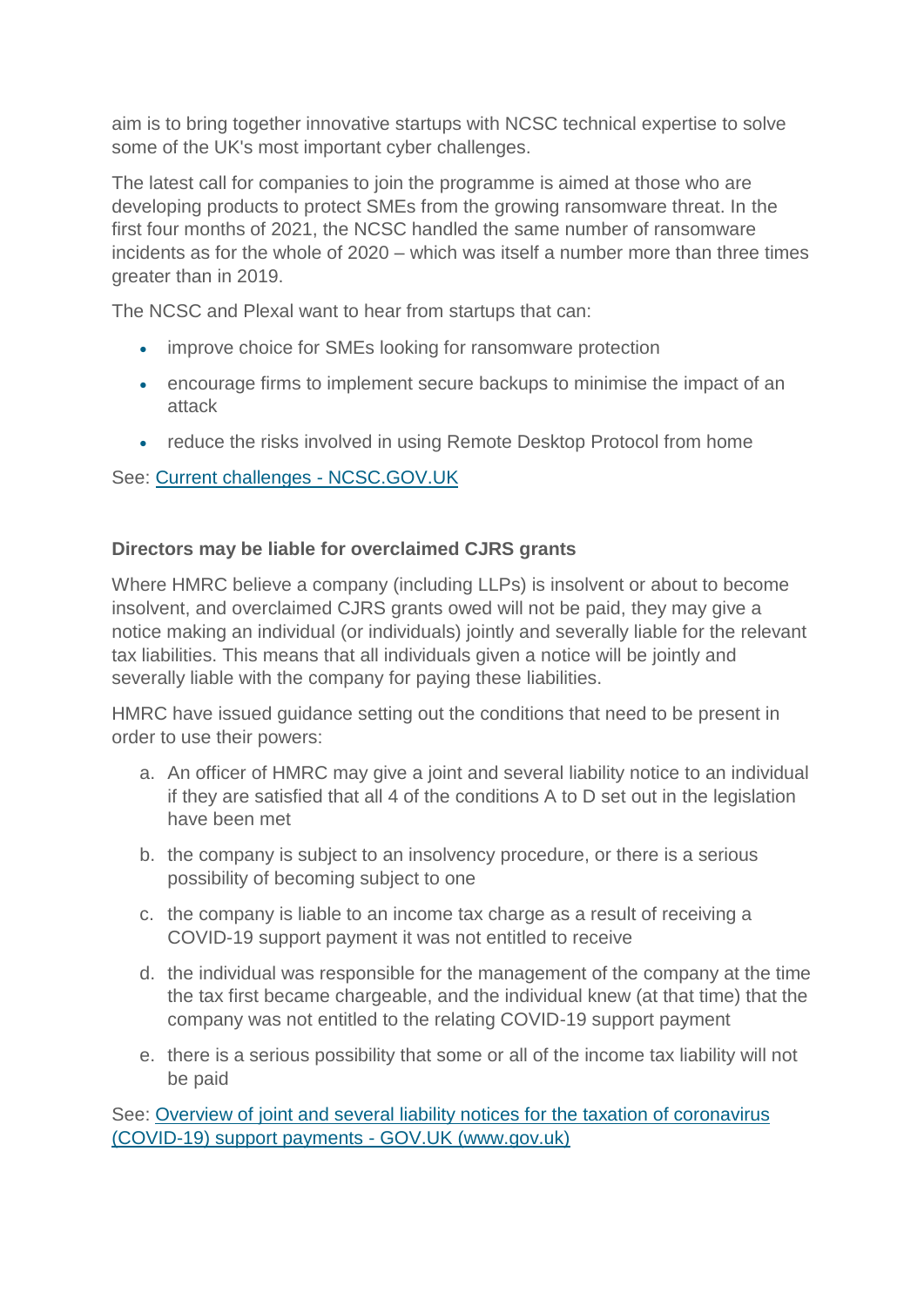## **GBIP in Taiwan: Smart Cities**

Innovate UK is inviting applications for their Global Business Innovation Programme (GBIP) to Taiwan from companies developing new technologies to address challenges in:

- smart healthcare
- smart mobility
- intelligent buildings and housing
- new energy solutions
- future education
- direct citizen engagement
- urban infrastructure and planning

Taiwan is an excellent testbed for future cities innovations and this programme will enable you to find potential collaborators and improve your company's value proposition to international partners and investors.

The programme, delivered by Innovate UK EDGE, consists of:

- a preparation phase
- a 5-day innovation visit focused on Smart Cities
- a post-visit exploitation workshop
- follow-up support from an Innovate UK EDGE Innovation and Growth **Specialist**

The programme aims to help your business maximise the opportunities identified, including developing innovation projects with partners in the territory.

This initiative will be delivered physically and include virtual activities.

See: [Global Business Innovation Programme Taiwan Smart Cities Flyer 2022](https://www.innovateukedge.ukri.org/static/2022-01/GBIP%20Taiwan%20Smart%20Cities%202022%20-%20Flyer%20EDE1094%201.0%20Jan22.pdf?VersionId=KK95h7tKybOEt.bCjFtoCPrnBzIIoUnE)  [\(ukri.org\)](https://www.innovateukedge.ukri.org/static/2022-01/GBIP%20Taiwan%20Smart%20Cities%202022%20-%20Flyer%20EDE1094%201.0%20Jan22.pdf?VersionId=KK95h7tKybOEt.bCjFtoCPrnBzIIoUnE)

## **Climate and environmental risk analytics for resilient finance**

Innovate UK's Small Business Research Initiative competition will assist in integrating climate and environmental factors into financial services.

Organisations can apply for a share of up to £1.5 million inclusive of VAT.

This competition will fund projects that bring climate and environmental risk analytics into the everyday practices of financial services.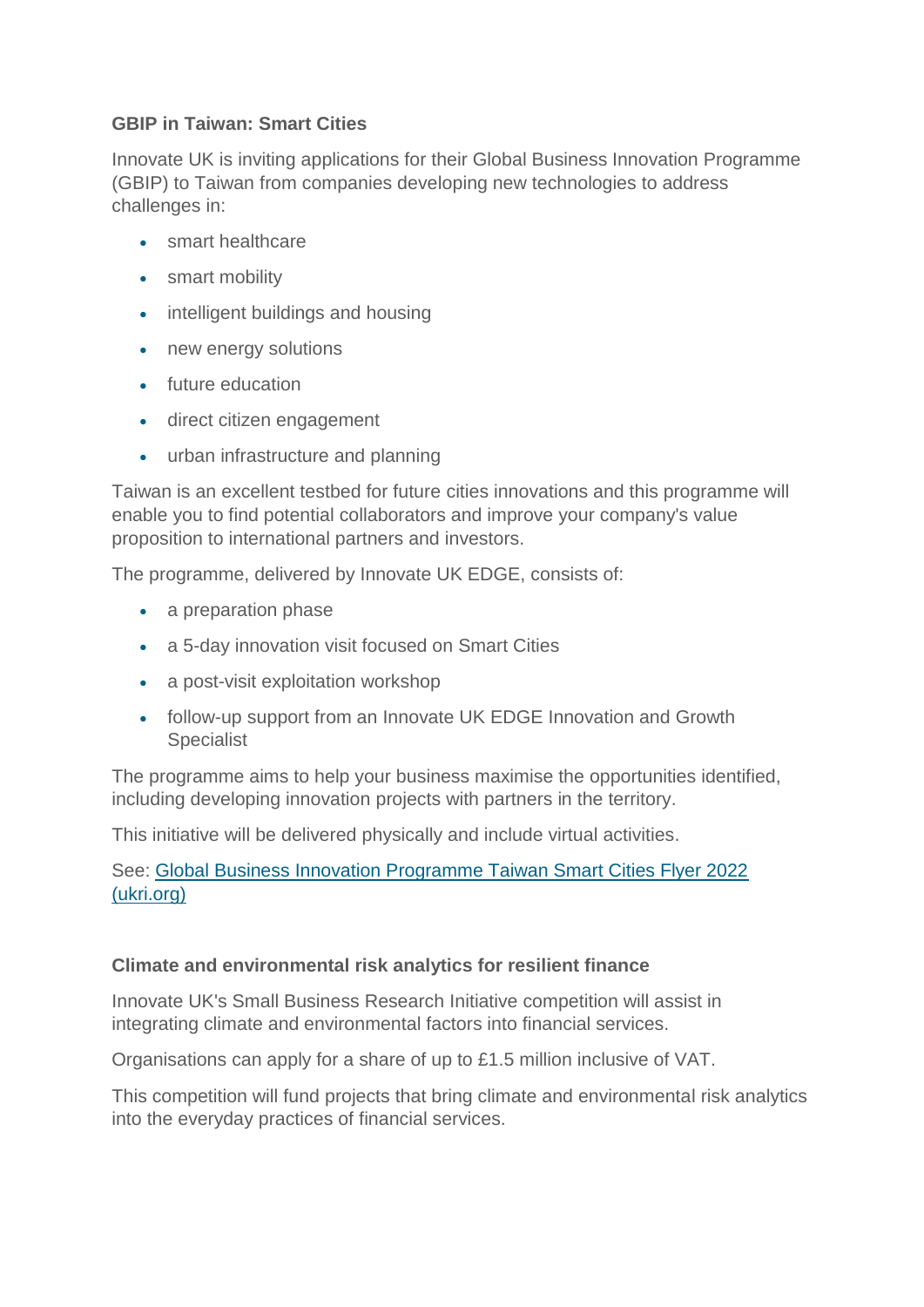These risks include:

- physical risks to supply chains and property as posed by increasingly common natural disasters
- litigation risk where businesses are liable for their contribution to damages to nature
- transition risk whereby socioeconomic or political shifts toward net zero undermine non-aligned investments

The competition will fund companies to develop cutting-edge solutions for greening finance and to trial these solutions with partners in the finance industry.

The closing date is 16 February 2022.

See: [Climate and environmental risk analytics for resilient finance: phase one –](https://www.ukri.org/opportunity/climate-and-environmental-risk-analytics-for-resilient-finance-phase-one/) [UKRI](https://www.ukri.org/opportunity/climate-and-environmental-risk-analytics-for-resilient-finance-phase-one/)

## **£50 million of Government investment announced for creative businesses across the UK**

£18 million funding will support creative businesses outside of London as they create new economic opportunities in their areas, £21 million to go into three-year UK Global Screen Fund to promote UK films internationally and £8 million will help entrepreneurial, start-up video game developers from across the UK create new games the government announced last week.

See: [£50 million of Government investment announced for creative businesses](https://www.gov.uk/government/news/50-million-of-government-investment-announced-for-creative-businesses-across-the-uk)  across the UK - [GOV.UK \(www.gov.uk\)](https://www.gov.uk/government/news/50-million-of-government-investment-announced-for-creative-businesses-across-the-uk)

## **Geovation Accelerator Programme is now open for applications**

The Geovation Accelerator Programme is backed by Ordnance Survey and HM Land Registry. The Programme offers 6 months intensive support, structured to each startups needs, aimed at helping founders grow their business. Start-ups receive up to £20,000 grant funding and the equivalent to over £100,000 in benefits on the Programme.

Applications for the Spring 2022 intake are now open and are seeking start-ups working in PropTech, as well as start-ups using location data in the energy and mobility industries, especially with a sustainability angle.

The deadline to apply is 28 February 2022.

See: [Startup Accelerator Programme | Geovation | London](https://geovation.uk/accelerator/?utm_campaign=742771_Registered%20Interest%20in%20Accelerator&utm_medium=email&utm_source=Geovation%20&dm_i=6O6N,FX4J,3XYW51,1XFF7,1)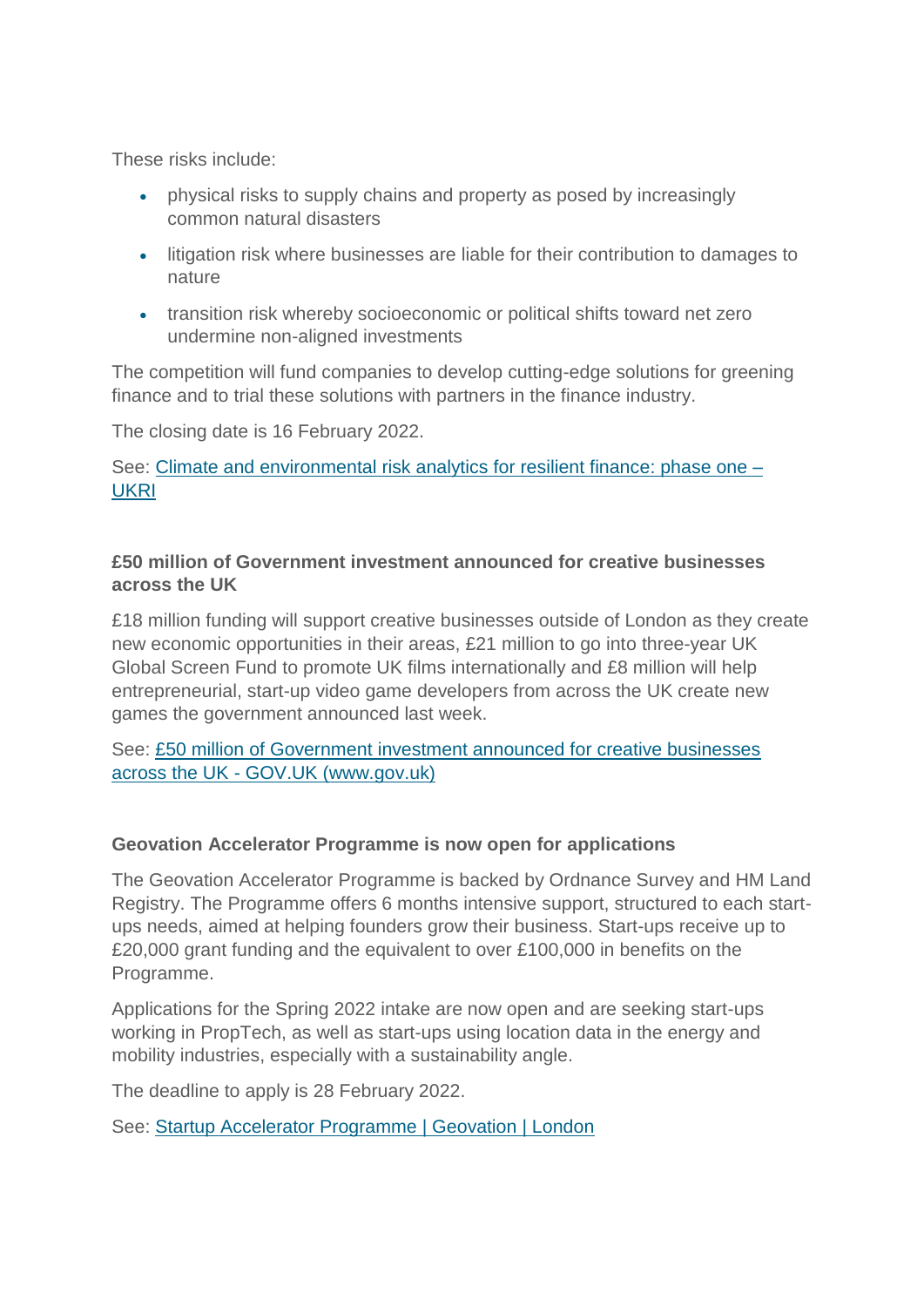## **Great Taste 2022 Awards**

Great Taste is the world's largest and most trusted food and drink accreditation scheme.

Putting your food or drink to the test with our panel of over 500 experts is a quick way to get honest, straightforward and impartial feedback from chefs, buyers, food writers and retailers. Whether your product receives a 1, 2 or 3 star accolade, Great Taste stars are highly respected seals of approval.

General entry closes 14 February 2022 (competition will close earlier if entry cap is reached)

See: Great Taste - [Guild of Fine Food \(gff.co.uk\)](https://gff.co.uk/awards/great-taste-awards/)

#### **UK Government sets out blueprint to transform UK**

The UK government's [Levelling Up white paper](https://www.gov.uk/government/publications/levelling-up-the-united-kingdom) has set out the blueprint to expand opportunities across the United Kingdom.

The UK government has set 12 new missions to drive change to people's lives by spreading opportunity and reversing geographical inequalities.

Leaders across the UK will be asked to find new ways to collaborate and learn from each other's successes as the UK faces common challenges.

One example is a Silicon Valley-style 'Innovation Accelerator' for Glasgow to create quality new jobs and boost regional economies.

See: [UK Government sets out blueprint to transform UK -](https://www.gov.uk/government/news/uk-government-sets-out-blueprint-to-transform-uk) GOV.UK (www.gov.uk)

#### **Covid certification system introduced to some business settings**

You may be asked to prove COVID-19 status to access certain hospitality venues, businesses and events. This guidance explains the COVID-19 status proof required to access certain businesses and events.

Organisations can use the official, free HSC Check NI app as a secure way to verify an individual's COVID-19 status.

Fully vaccinated, exempt or recovery certificates will be recognised in the app. The app scans the 2D barcode, in an individual's HSC COVIDCert to make sure it is valid. It does not store or transmit any personal data that can be traced back to individuals.

See: [Coronavirus: Covid certification scheme \(nibusinessinfo.co.uk\)](https://www.nibusinessinfo.co.uk/content/coronavirus-covid-certification-scheme)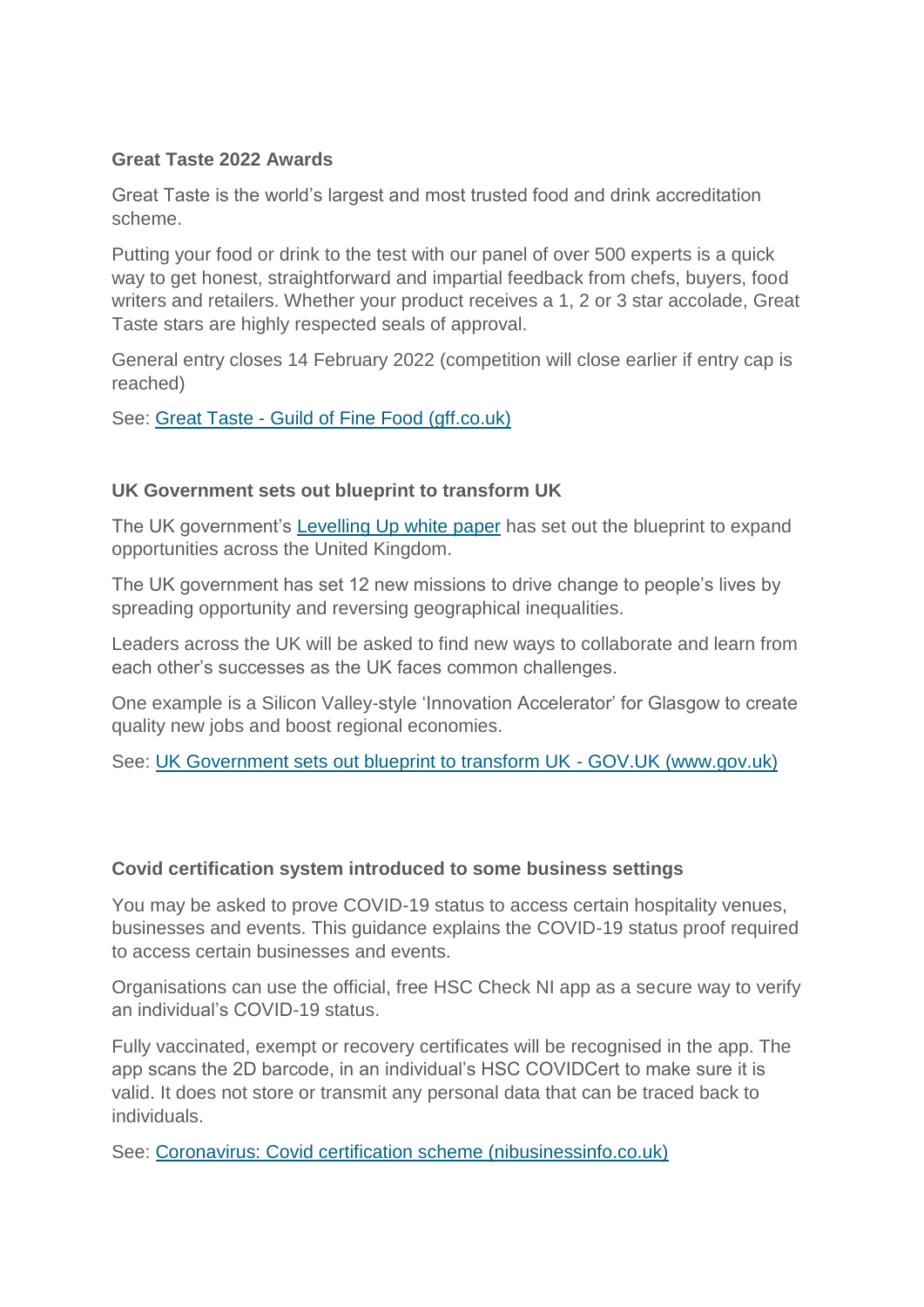# **Apprenticeship Week 7-11 February 2022**

The Department for the Economy (DfE) has officially launched the second Northern Ireland Apprenticeship Week taking place from 7-11 February 2022.

The annual week-long celebration, led by DfE, aims to highlight the important role played by apprenticeships across Northern Ireland by bringing together partners including local councils, employers, universities, further education colleges and private training providers.

#### Apprenticeship Week events

Through a series of in-person or virtual events, the week will showcase how apprenticeships can transform the future of apprentices and businesses.

Businesses can get involved by hosting their own apprenticeship events or in collaboration with others. If you are interested you can email [apprenticeweek@economy-ni.gov.uk.](mailto:%20apprenticeweek@economy-ni.gov.uk)

See: [Find a list of Apprenticeship Week events](https://www.nidirect.gov.uk/articles/apprenticeship-week-events)

## **Omicron Hospitality Payment**

Over 3,200 businesses will be eligible for a one-off grant payment under the scheme, subject to regulations. Payment levels are:

- £10,000 for businesses that are the primary occupant operating from a property with a Net Annual Value (NAV) up to £15,000; businesses that are the occupier of part of a property with any NAV; or sports clubs which occupy and manage a licensed bar and/or licensed restaurant facility and have received less than £50,000 in total through the DfC Sports Sustainability Fund
- £15,000 for businesses that are the primary occupant operating from a property with a Net Annual Value (NAV) between £15,001 and £51,000
- £20,000 for businesses that are the primary occupant operating from a property with a Net Annual Value (NAV) over £51,000

Eligible businesses will include:

- **•** Hotels
- Restaurants licensed under Article 5(1)(e) of the Licensing (Northern Ireland) Order 1996
- **.** Unlicensed restaurants
- Cafés
- Coffee shops
- **•** Bistros
- Snack bars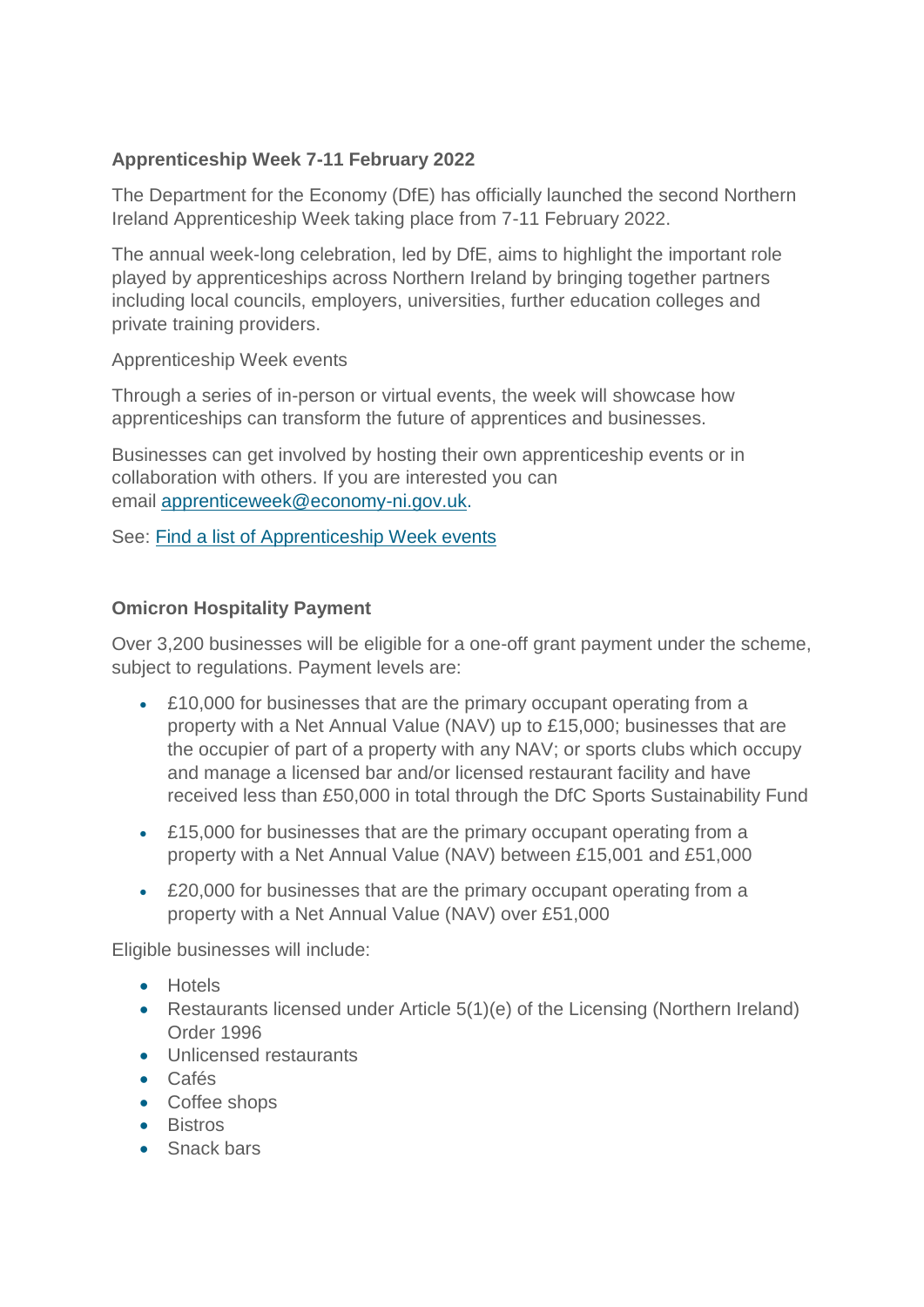- Public houses licensed under Article  $5(1)(a)$  of the Licensing (Northern Ireland) Order 1996 (including nightclubs)
- Social clubs and private members clubs (excluding sporting clubhouses)
- Sports clubs which occupy and manage a licensed bar and/or licensed restaurant facility and have received less than £50,000 in total through the DfC Sports Sustainability Fund

See: [Omicron-Hospitality-Payment-Scheme-Guidance-V3-31-Jan-2022.pdf](https://www.nibusinessinfo.co.uk/sites/default/files/2022-01/Omicron-Hospitality-Payment-Scheme-Guidance-V3-31-Jan-2022.pdf)  [\(nibusinessinfo.co.uk\)](https://www.nibusinessinfo.co.uk/sites/default/files/2022-01/Omicron-Hospitality-Payment-Scheme-Guidance-V3-31-Jan-2022.pdf)

For further details see: [Coronavirus: Omicron Hospitality Payment](https://www.nibusinessinfo.co.uk/content/coronavirus-omicron-hospitality-payment)  [\(nibusinessinfo.co.uk\)](https://www.nibusinessinfo.co.uk/content/coronavirus-omicron-hospitality-payment)

## **Funding to support not-for-profit organisations to take on new staff and train and upskill existing employees**

The Covid Recovery Programme Employment & Skills Initiative will provide funding for the next three years for grants to support individuals and not-for-profit organisations with costs for a variety of new or enhanced roles within the Arts, Heritage, Creative Industries, Sports and Voluntary and Community sectors.

The initiative will fund the salaries and associated costs of new entry level employment opportunities and host organisations' support costs in not-for-profit organisations for those of working age (18 years+).

The scheme also aims to provide funding for training and upskilling of existing employees in key roles within the affected sectors, in an effort to incentivise staff to remain in and develop their career in these sectors and assist the sectors to fully recover from the impacts of the pandemic.

See: [The Covid Recovery Programme Employment & Skills Initiative | Department](https://www.communities-ni.gov.uk/articles/covid-recovery-programme-employment-skills-initiative)  [for Communities \(communities-ni.gov.uk\)](https://www.communities-ni.gov.uk/articles/covid-recovery-programme-employment-skills-initiative)

## **Arts Council's National Lottery Small Grants Programme reopens**

Professional arts organisations and community groups can now apply for grants between £500 and £10,000 to support projects in any art form, including music, drama, dance, literature, visual, and participatory arts.

The Small Grants programme is looking for projects which will provide ways for new and existing audiences to connect with the arts and which reflect the diversity of Northern Ireland's society and culture.

This year, the Arts Council is also offering to fund projects which mark The Queen's Platinum Jubilee while remaining true to the overall aims of the programme, which is supporting the growth of arts in the communities.

Organisations can apply for funding for projects due to commence from 27 March 2022 onwards. Projects which start within two months of the application date will not